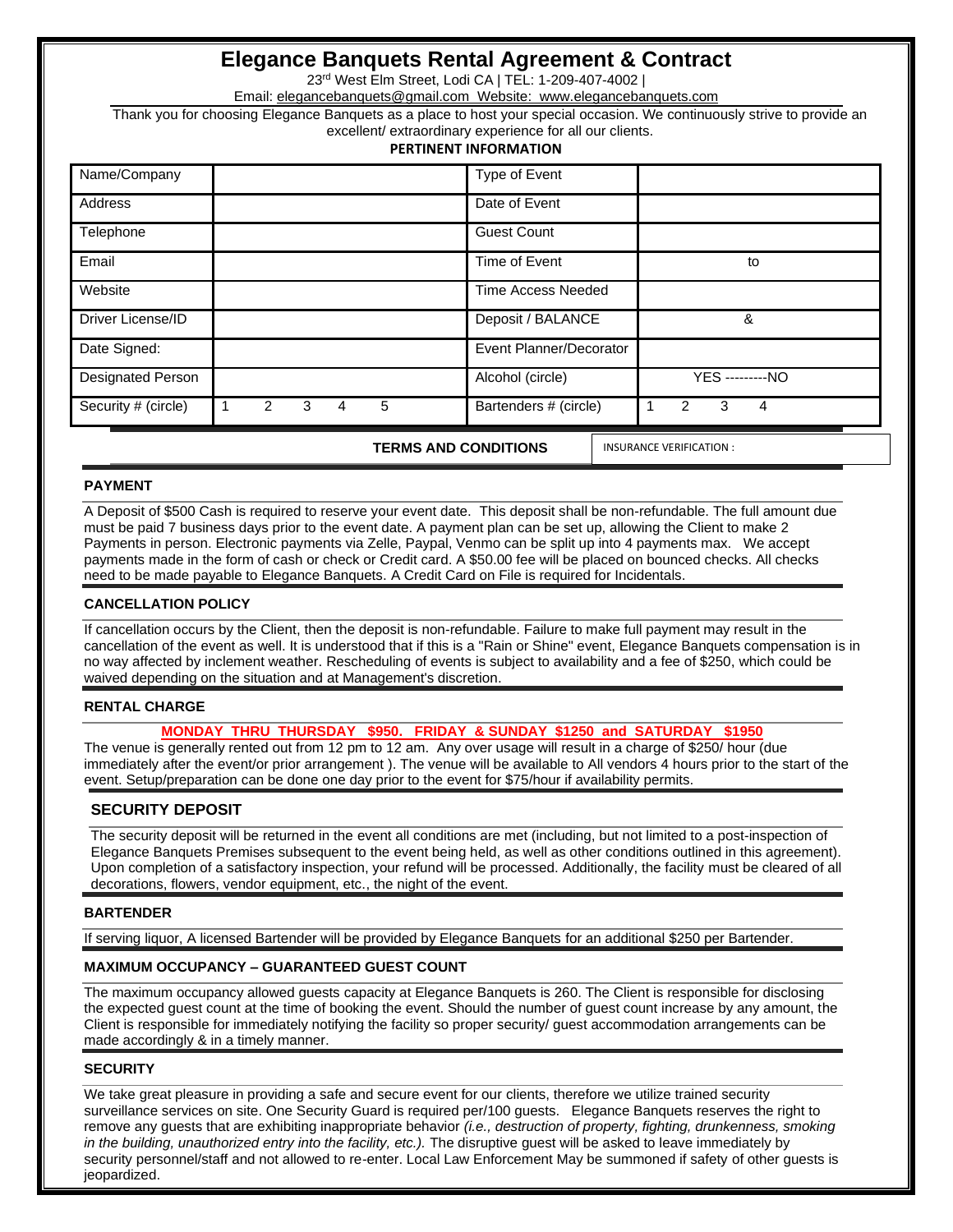#### **INSURANCE**

INITIAL:

All individuals/group/clients looking to host an event at Elegance Banquet Hall, have a mandatory requirement of obtaining Insurance from Event Helper.com with a minimum of "One Million Dollar" Coverage. Link : ["https://www.theeventhelper.com#ah5f7R"](https://www.theeventhelper.com/#ah5f7R), The Client is required to use this link to purchase the insurance as it will provide an Insurance Policy based on their requirements. Upon purchase, the Client will receive a Certificate of Insurance, and a copy will automatically be emailed to [elegancebanquets@gmail.com.](mailto:elegancebanquets@gmail.com) Please bear in mind Event Helper & Elegance Banquets have no company affiliations and are both separate entities.

#### **PARKING**

Parking is available in the City parking lot to the left of Elegance Banquets (90 Minute Parking M-F 9am to 5pm) and No specific Limitations on Weekends. There is a 300 Car City parking Structure accros the street. Elegance Banquets does not assume responsibility in any way for damages to any vehicle parked or loss of stolen property.

## **DAMAGES- LOSS OF ANY ARTICLES**

Damage or vandalism to property that occurs during the hall rental time period, by any member attending the Client's Event, will be the sole responsibility of the Client. Damage or vandalism will be shown to the Client before repairs are made however Elegance Banquets has sole discretion of who performs the repairs (contractor) or replacement products and all fees incurred will be the financial responsibility of the Client. *Elegance Banquets does not assume responsibility for the damage or loss of any articles.* After the event, all personal property, including gifts, decorations, etc. must be removed from the banquet facility. We will not be responsible for items left overnight on the premises.

### **ALCOHOL / LIQUOR POLICY**

All alcoholic beverages to be served during any event must be dispensed only by our staff/Bartender. Proper identification is required. The Client understands that alcohol shall not be served/consumed to/by a person under twenty-one (21) years of age. We reserve the right to refuse alcohol service to anyone at our discretion. It is illegal for the Client and or their guest to smuggle in alcoholic beverages into the premises. No alcoholic beverages are to be consumed outside of the hall. Elegance Banquets is only allowed to serve alcoholic beverages brought & purchased by the Client. IF underage drinking is observed, the event will be shut down, & Lodi Police Department will be notified.

#### **SOCIAL MEDIA CLEARANCE**

The Client allows Elegance Banquets to use any photographs/video recordings taken during Set-up/take down or the actual event itself for their promotional/advertising purposes without restrictions and compensation.

**[Force Majeure](https://www.lawinsider.com/clause/force-majeure)**. Notwithstanding anything to the contrary contained herein, neither party shall be liable for any delays or failures in performance resulting from acts beyond its reasonable control, including, without limitation, acts of God, natural calamities, pandemics, acts of war or terrorism, shortage of supply, breakdowns or malfunctions, interruptions or malfunction of computer facilities, or loss of data due to power failures or mechanical difficulties with information storage or retrieval systems, city constructions, development, insurrections, riots, civil commotions, strikes, lockouts labor difficulties or civil unrest. Notwithstanding the foregoing, in the event of such an occurrence, each party agrees to make a good faith effort to perform its obligations hereunder.

#### ---------------------------------------------------------------------------------------------------------------------------------------------------------------- **HOLD HARMLESS AGREEMENT:**

**I release, remise and forever discharge, indemnify and agree to hold harmless, WAIVE, and COVENANT NOT TO SUE the Released Parties for any and all claims, demands or causes of action, whether now in existence, or hereafter arising, regarding any loss of personal property, injury or death of any other person or persons ("Third Party Claims") arising out of or attributed, directly or indirectly, to my activities at the event and/or on or around the Premises.** 

**This document serves as the whole of the Rental Contract and supersedes any and all verbal agreements. The Management reserves the right to change rental, rules, and regulations at any time without giving prior notice.** *I have read, understood, and agree to abide by all terms & conditions outlined in this Contract, Rental Policies and General agreement. If any provision of this Rental Agreement is violated, the renter shall forfeit the entire deposit.* 

 $\overline{\phantom{a}}$  , and the contribution of the contribution of the contribution of the contribution of the contribution of the contribution of the contribution of the contribution of the contribution of the contribution of the

Client/ Host/ Renter Date

**RENTER SHALL DISTRIBUTE A COPY OF THIS CONTRACT TO ALL CONTRACTORS, PLANNERS, VENDORS, AND/OR OTHERS INVOLVED IN THE EVENT.**

WE HAVE THE RIGHT TO REFUSE SERVICE TO ANYONE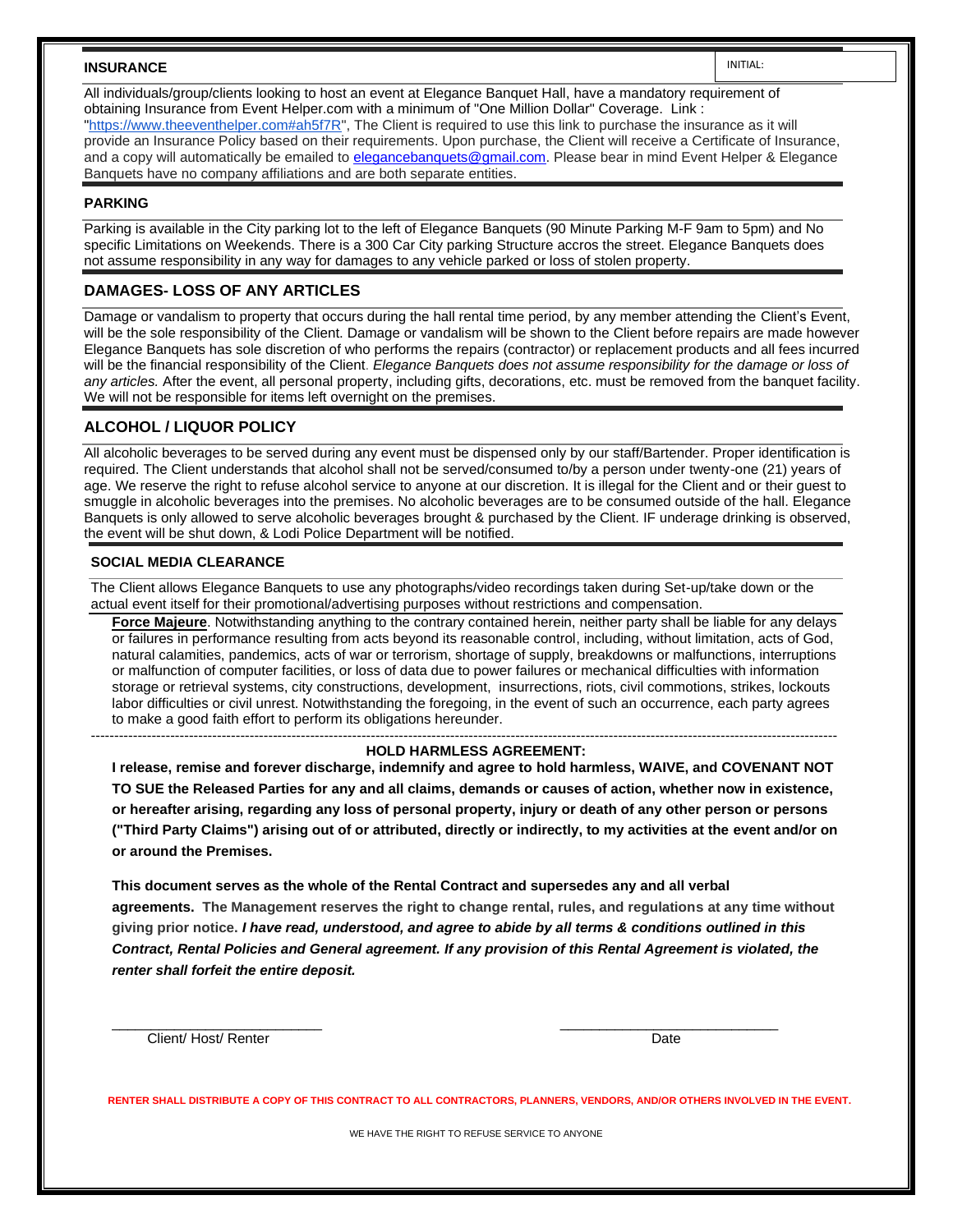# **RULES & REGULATIONS**

- 1) THE VENUE IS EXCLUSIVELY RENTED OUT TO THE HOST/DESIGNATED PERSON IDENTIFIED ABOVE ON THIS CONTRACT.
- 2) SHOULD YOU DECIDE TO CANCEL YOUR EVENT FOR ANY REASON (PERSONAL, FAMILY, HEALTH-RELATED, OR DUE TO A PANDEMIC, NATURAL CALAMITY/ DISASTERs). THERE ARE WLL BE NO REFUNDS OF DEPOSITS.
- 3) REQUESTING TO CHANGE A DATE OF A PREVIOUSLY SCHEDULED EVENT IS SUBJECT TO AVAILABILITY (FIRST COME/ FIRST SERVE BASIS ) AS WELL AS A \$250 FEE.
- 4) A CREDIT OR DEBIT CARD IS NEEDED ON FILE FOR INCIDENTAL & DAMAGES. ALTERNATIVELY \$500 CASH CAN BE ACCEPTED IF NO CREDIT CARD IS AVAILABLE.
- 5) ACCESS TO THE BUILDING WILL BE PROVIDED AT 12 PM; ANYONE REQUIRING EARLIER ACCESS NEEDS TO PRE-COORDINATE WITH MANAGEMENT. ADDITIONAL FEE OF \$100/HR MAY INCUR.
- 6) PLEASE NOTE THERE IS A SETUP/BREAK DOWN and CLEANING FEE OF \$150.
- 7) LAST CALL FOR ALCOHOL IS 10:30 PM. (NO UNAUTHORIZED INDIVIDUALS IN THE BAR AREA)
- 8) HARD SHUT OFF AT 11 PM! EVERYONE MUST BE OUT OF THE PREMISES BY MIDNIGHT. FAILURE TO DO SO WILL RESULT IN PENALTY OF \$250 EACH HOUR.
- 9) VISITS PRIOR TO THE EVENT ARE BY APPOINTMENT ONLY. PLEASE PLAN ACCORDINGLY WITH YOUR VENDORS (CATERING, DÉCOR,DJ, PHOTOGRAPHER, CAKE, ETC). SET ONE DAY TO PLAN OUT YOUR EVENT. ONE COMPLIMENTARY FREE VISIT IS PERMITTED TO ORGANIZE AND PLAN YOUR EVENT. ANY ADDITIONAL VISITS CAN BE REQUESTED FOR \$75/ HR.
- 10) AFTER THE EVENT HAS CONCLUDED, ALL ITEMS/ MATERIAL BROUGHT IN BY VENDORS AND HOST MUST BE TAKEN AWAY THE SAME DAY/ NIGHT.
- 11) CHILDREN UNDER THE AGE OF 13 NEED TO BE SUPERVISED BY PARENTS, OR AN ADULT AT ALL TIMES.
- 12) ALL FOOD, PERISHABLE ITEMS REQUIRING REFRIGATRAITON CAN ONLY BE BROUGHT ON THE DAY OF THE EVENT. NOTHING CAN BE LEFT OVERNIGHT.
- 13) ALL LOADING AND UNLOADING MUST BE DONE FROM THE BACK ALLEY DOOR.
- 14) A REQUEST FOR SETTING UP A DAY PRIOR OR REHEARSALS CAN BE MADE BUT IS SUBJECT TO AVAILABILITY AS WELL AS A FEE OF \$75HR.
- 15) WE DO NOT ALLOW AFFIXING OF ANYTHING TO OUR WALLS, FLOORS, OR CEILING WITH TAPE, STAPLES, HOOKS, NAILS, CONFETTI, GLITTER, OR ANY OTHER SUBSTANCE. (THE USE GAFF TAPE IS PERMITTED).
- 16) ELEGANCE BANQUET'S PROMOTIONAL MATERIALS MUST REMAIN IN PLACE AND DISPLAYED, UNCOVERED AND UNOBSTRUCTED, AND DISPLAYED THROUGHOUT EVENT.
- 17) STRICTLY NOT ALLOWED: FIREARMS/ ILLEGAL DRUGS/ FLAMMABLE MATERIALS, ANIMALS (UNLESS SERVICE ANIMAL) ON THE PREMISES.
- 18) FURNITURE IN THE LOBBY / OFFICE/ VIP ROOM IS TO REMAIN IN PLACE UNLESS PRIOR WRITTEN PERMISSION FROM ELEGANCE BANQUETS HAS BEEN OBTAINED.
- 19) AIR CONDITIONING IN THE BUILDING WILL BE TURNED ON 2 HOURS PRIOR TO THE EVENT.
- 20) DOORWAYS/HALL-WAYS MAY NOT BE BLOCKED TO COMPLY WITH FIRE SAFETY REGULATIONS.
- 21) RENTER SHALL BE RESPONSIBLE FOR ALL COSTS INCURRED FOR FALSE FIRE ALARMS.
- 22) KITCHEN USAGE MUST ONLY BE USED FOR PREPARATION & CATERING PURPOSE; NO COOKING MUST BE CONDUCTED.
- 23) IF THERE IS AN INCREASE IN YOUR GUEST COUNT, IT IS THE RENTERS RESPONSIBILITY TO NOTIFY MANAGEMENT TO PLAN ACCORDINGLY FOR NEEDED TABLES/ CHAIRS.
- 24) ALL VENDORS MUST PROVIDE PROOF OF INSURANCE AND BE SUBMITTED TO ELEGANCE BANQUETS FOR APPROVAL.
- 25) ALL CLIENTS RENTING THE VENUE MUST OBTAIN EVENT INSURANCE FROM EVENTHELPER.COM, FAILURE TO DO SO MAY RESULT IN THE CANCELLATION OF THE EVENT.
- 26) RENTER SHALL COMPLY WITH ALL THE FIRE, HEALTH AND SANITARY LAWS, ORDINANCES, RULES SET FORTH BY STATE/CITY/COUNTY & FEDERAL GOVERNMENTAL AUTHORITIES.

## **I acknowledge that I have read and understood the above policies (rules & regulations) in its entirety and agree to abide by them.**

Signature\_\_\_\_\_\_\_\_\_\_\_\_\_\_\_\_\_\_\_\_\_\_\_\_\_\_\_\_\_\_ Date\_\_\_\_\_\_\_\_\_\_\_\_\_\_\_\_\_\_\_\_\_\_\_\_\_\_\_\_\_\_\_\_\_\_\_\_\_\_\_\_\_\_\_